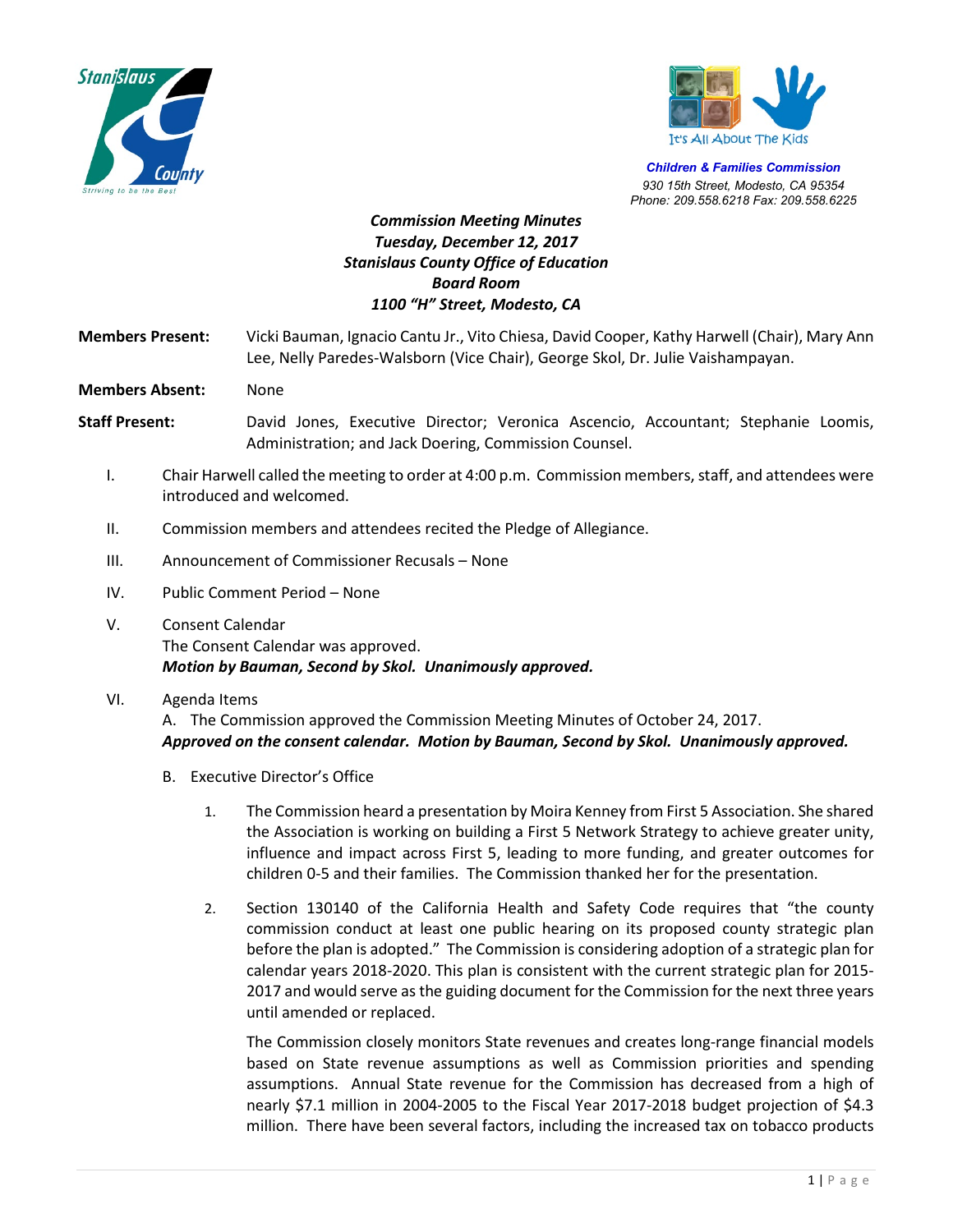and the increase in legal smoking age in California, that are influencing the trend of decreased revenue.

Commission staff has clearly communicated to its funded partners for nearly 10 years that current levels of funding are not sustainable and that the Commission at some point will need to take action to make changes to funding levels. With continued decreasing State revenue and a decreasing fund balance, the Commission is preparing to take action on its strategic priorities, budget and long-range model and has been communicating with funded partners through multiple channels over the past six months that this process will be taking place.

Aside from the declining State revenue available for the work of the Commission, there are also multiple additional factors impacting the future strategic direction of the Commission. These adaptive challenges and opportunities include things like the significant collective impact work occurring in Stanislaus County to create broad-based systems of change through movements like Focus on Prevention. Also, there is a strong willingness of key stakeholders to participate in collaborative work for the improvement of the community. There is a need for greater 0-5 and family systems development and coordination in our community and the need for stronger data systems surrounding the work of children and families. The historical relevance and leadership of the Children and Families Commission is a tremendous strength that needs to continue to be utilized. And the financial capacity of the Commission to drive change for population health indicators - as well as programbased indicators – needs to be considered. These are just some of the forces and factors at work locally that will form any future strategic process the Commission engages.

It is the intention of the Commission over the next 12 months to consider a Request for Proposal (RFP) process for a strategic direction and planning process. It is anticipated this RFP and planning process will require a significant investment of time and financial resources. Engaging this effort would allow for an intensive process of data collection and analysis, as well as a thorough process for strategic reflection and establishing future Commission priorities, taking into account the multiple factors impacting the operating environment. The result of this process would be the groundwork for an updated strategic plan. A new Strategic Plan with updated Commission priorities, would provide the framework for long-term spending into the future through an updated long-range financial model. Upon completion of the draft Strategic Plan at this future point in time, the Commission would then consider this updated Strategic Plan for adoption and implementation.

The Commission heard a detailed presentation on the 2018-2020 Strategic Plan that is referenced above. A Public Hearing was opened at 4:56 p.m. by Chair Harwell and, hearing no comments, the Public Hearing was closed at 4:57 p.m.

The Commission adopted the 2018-2020 Strategic Plan and instructed staff to place the Plan on the Commission website.

*Motion by Skol, Second by Paredes-Walsborn. Unanimously approved.*

3. The Commission approved the 2018 Meeting calendar.

*Approved on the Consent Calendar. Motion by Bauman, Second by Skol*. *Unanimously approved.*

C. Committee Reports – *Approved on the Consent Calendar. Motion by Bauman, Second by Skol. Unanimously approved.*